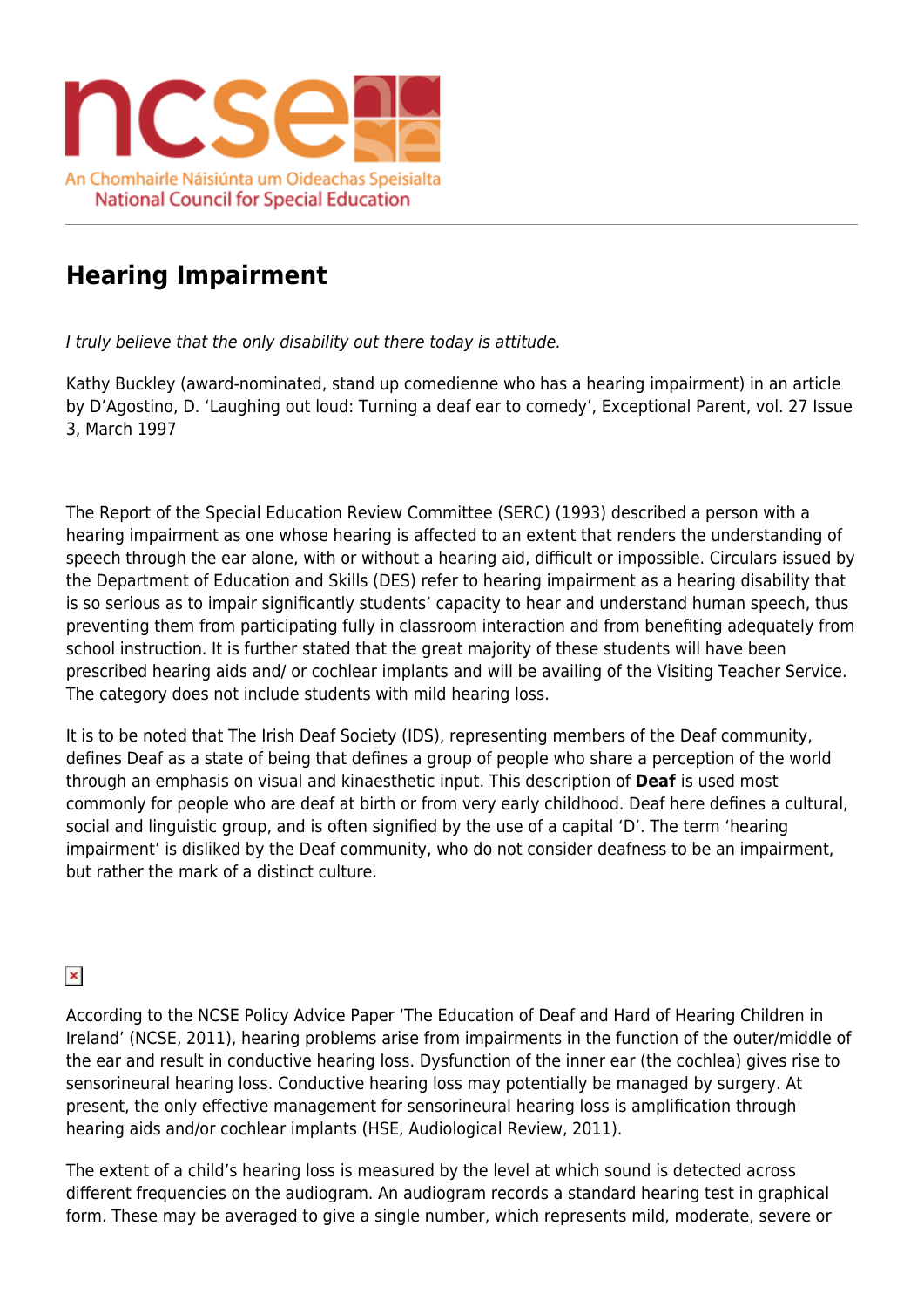profound hearing loss. These levels are set out in the Table below.

| <b>Description of hearing</b><br>loss | <b>Hearing Level in the</b><br>better ear |
|---------------------------------------|-------------------------------------------|
| Mild Hearing Loss                     | $\leq$ 40 dB HL                           |
| <b>Moderate Hearing Loss</b>          | 41 to 70 dB HL                            |
| Severe Hearing Loss                   | 71 to 95 dB HL                            |
| Profound Hearing Loss                 | $>95$ dB HL                               |

**Mild Hearing Loss:** the student can hear nearly all speech sounds but may hear incorrectly if not looking at the speaker or if there is background noise. It should be noted that most classroom situations will involve varying levels of background noise. It can be very difficult to identify this condition, unless the child is tested by an audiological scientist. Newborn Hearing Screening, introduced in Ireland since 2011, has helped to identify children with hearing loss at an earlier age than ever before. Students may have difficulties responding to conversational speech especially with background noise.

**Moderate Hearing Loss:** the student experiences difficulty hearing others speaking, even those who are close by. The student may subconsciously augment his/her understanding with lip-reading and visual cues. It can be difficult to identify the student's hearing loss from his/her speaking voice, but on close examination the student misses word endings (e.g. plurals and suffixes) and omits definite and indefinite articles.

**Severe Hearing Loss**: the student requires a hearing/amplification device, such as a hearing aid or Cochlear Implant and needs to use lip-reading and body language to augment understanding. The student's speaking voice is characterised by shortened sentences, the omission of small words and/or word endings and inaccurate grammar.

**Profound Hearing Loss:** the student may use a hearing/amplification device, such as a hearing aid or Cochlear Implant but relies on visual cues and/or sign language to communicate. The student's speaking voice may seem incomprehensible but some students can achieve good oral skills. Radio aids/FM Systems may be used to transmit the speaker's voice directly to the listener.

Children with any degree of hearing loss, from mild to profound, can benefit from the fitting and consistent use of amplification devices such as hearing aids, Cochlear Implants, Auditory Brainstem Implants etc. Consistent use of such devices can help the child to develop spoken language, particularly when fitted at a young age (optimum age for fitting being before 3years of age).

The majority of students with hearing loss in mainstream schools will have mild to moderate hearing loss and use oral /aural (speaking /listening) methods as their main mode of communication. However, an increasing number of students with severe to profound loss are now entering mainstream education and some of these students choose to use sign language as their preferred